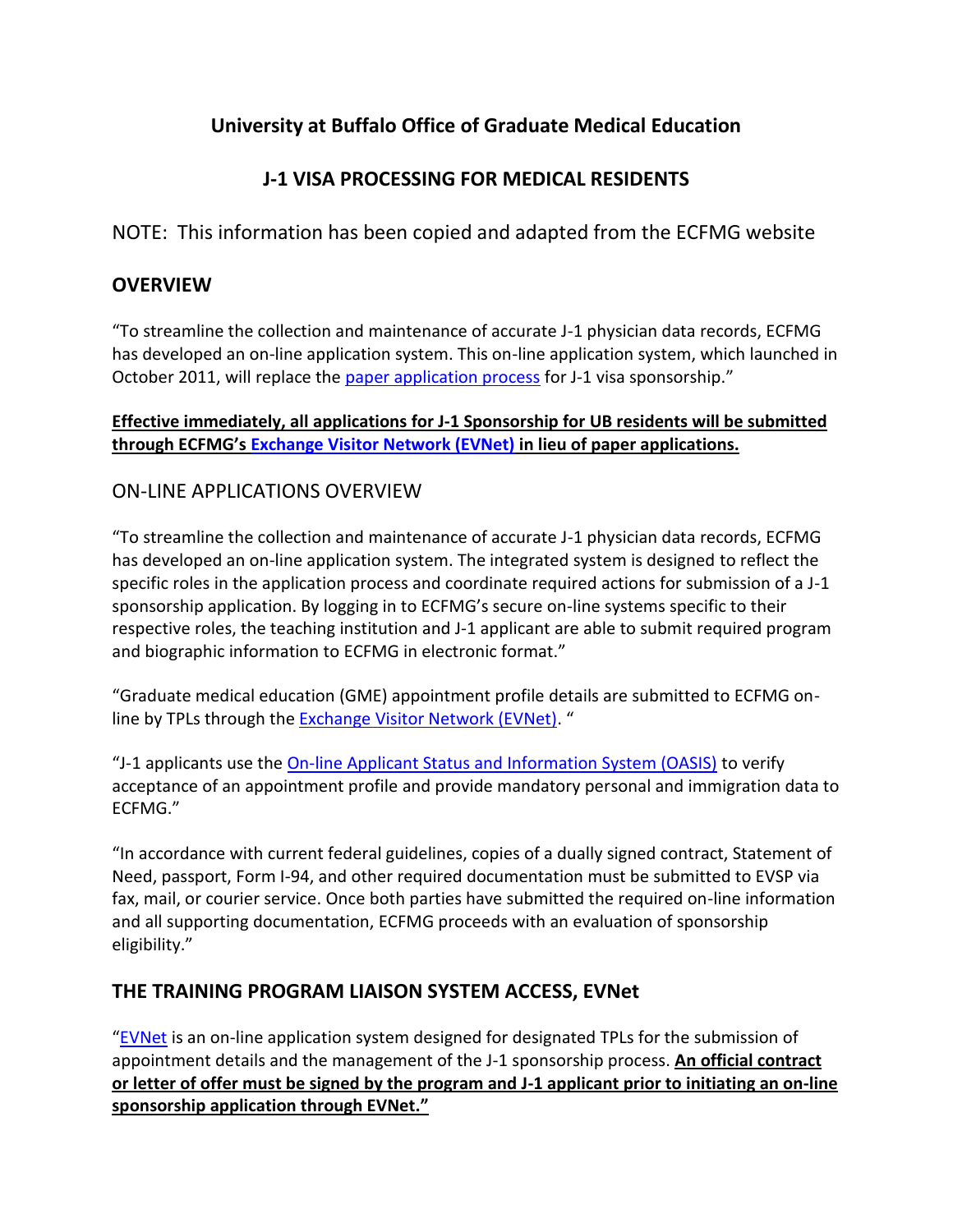# **THE PHYSICIAN APPLICANT SYSTEM ACCESS, OASIS**

**"**[OASIS](https://oasis2.ecfmg.org/) is ECFMG's web-based information system used by ECFMG applicants and ECFMGcertified physicians.

J-1 applicants use the "J-1 Visa Sponsorship" section of OASIS to provide ECFMG with information required for sponsorship. Once an authorized TPL has initiated a J-1 visa sponsorship application in EVNet by submitting official training appointment profile details, individual J-1 applicants are directed by e-mail to complete their portion of the on-line application in OASIS. Through OASIS, applicants can also track the status of a pending application.

It is expected that future enhancements to OASIS will enable J-1 applicants to view notices of application deficiencies, notify ECFMG of their initial arrival to the training program, request travel validation, and request J-2 sponsorship for eligible dependents."

## **ECFMG RECORDS AND U.S. GOVERNMENT DATABASE, SEVIS**

"Once a J-1 visa sponsorship application is complete and all regulatory requirements are satisfied, ECFMG creates an electronic record for the J-1 applicant and each J-2 dependent in the Student and Exchange Visitor Information System (SEVIS). SEVIS is a database jointly administered by the U.S. Departments of State and Homeland Security. ECFMG issues Form DS-2019, *Certificate of Eligibility for Exchange Visitor (J-1) Status*, through SEVIS to confirm J-1 sponsorship approval."

"ECFMG, as a non-governmental organization, has no authority to issue visas or confer visa status. If seeking ECFMG-sponsored J-1 visa status for the first time, a foreign national physician with an initial SEVIS record and an original Form DS-2019 must apply for a J-1 visa at a U.S. embassy abroad (or, in the United States, for J-1 visa status through the U.S. Citizenship and Immigration Services). Those applicants who are extending J-1 sponsorship through ECFMG and are already participating in a program of GME (or research for "J-1 Research Scholars") may continue their training based on the updated Form DS-2019 reflecting their new end date, provided Form I-94 remains valid."

"TPLs and J-1 physicians must collaborate directly with ECFMG to ensure the maintenance of accurate J-1 sponsorship records in ECFMG's sponsorship database and SEVIS."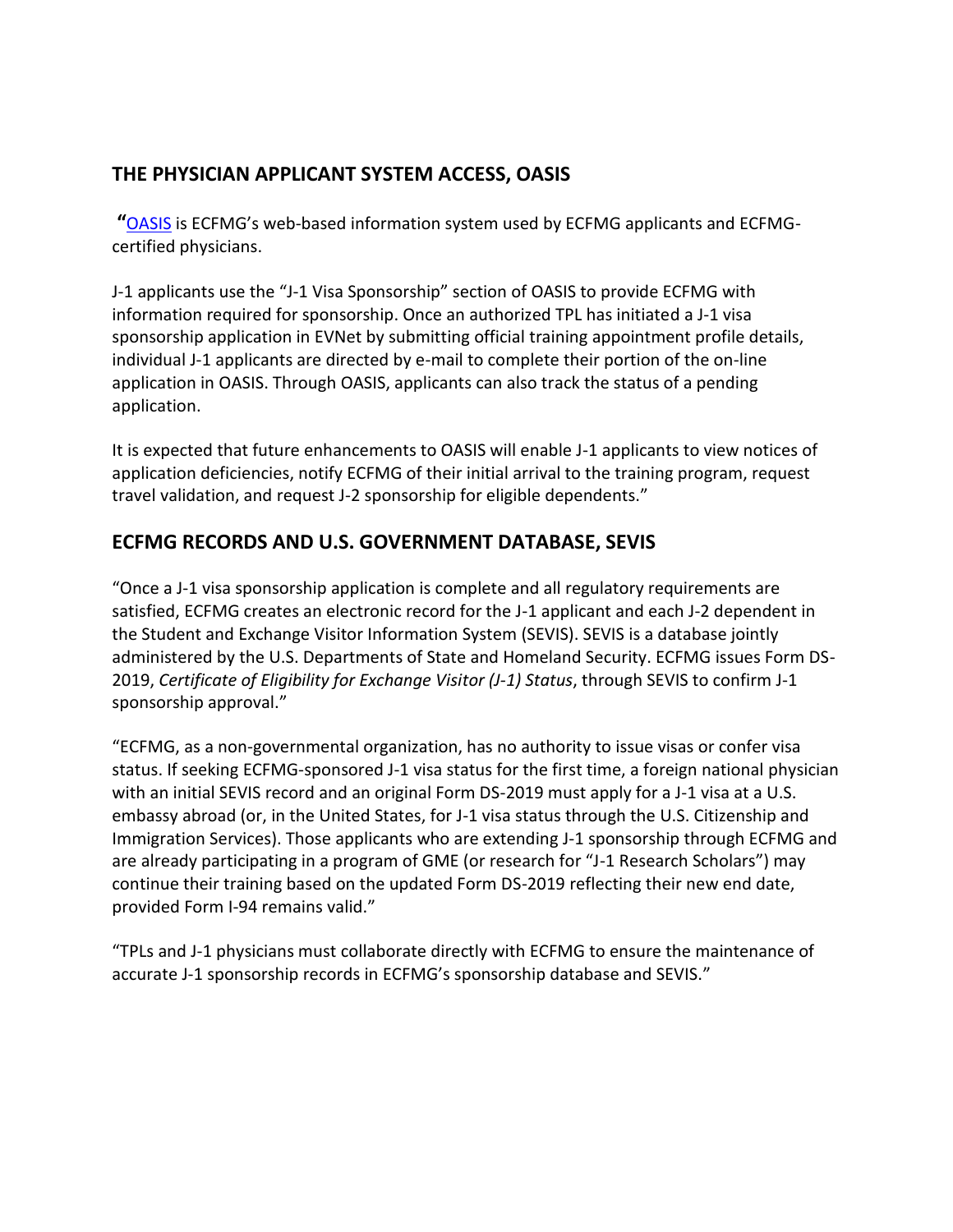# **FREQUENTLY ASKED QUESTIONS**

#### *How does the on-line J-1 sponsorship application process work?*

Both the teaching institution's TPL and the J-1 applicant are responsible for electronic submission of their respective portions of the on-line J-1 sponsorship application.

- Appointment profile details are submitted to ECFMG on-line by TPLs through EVNet.
- J-1 applicants are then notified by e-mail that an on-line application has been initiated through EVNet on their behalf. The e-mail includes instructions on how to use the [On](https://oasis2.ecfmg.org/)[line Applicant Status and Information System \(OASIS\)](https://oasis2.ecfmg.org/) to verify acceptance of the electronic appointment agreement and to provide mandatory personal and immigration data to ECFMG.
- All supporting documentation for UB medical residents must be submitted to the TPL. Once all supporting documentation is received, the TPL will submit it to ECFMG.
- Once the TPL and the applicant have submitted the required information and provided all required supporting documentation, ECFMG will proceed with the evaluation of the J-1 sponsorship application.

#### *What is a TPL?*

A TPL is the designated representative of the teaching institution who serves as the official source of communication between the training program, J-1 physician, and ECFMG. The TPL provides required administrative oversight for all J-1 physicians and ensures compliance with federal regulatory guidelines. Among other things, the TPL is required to:

- coordinate the sponsorship application process to ensure timely submission of accurate and complete documentation, including primary-source verification of the GME contract.
- monitor the arrival and on-going participation of J-1 physicians.
- notify ECFMG in advance of any proposed changes in a physician's approved training program or activity.

#### *What is the definition of a J-1 sponsorship "applicant"?*

For the purpose of the on-line J-1 visa sponsorship application, the term "applicant" refers to a physician who has been issued an official GME or research contract and for whom an EVNet online sponsorship application has been initiated. Applicants may be physicians who are not currently sponsored by ECFMG ("initial applicants") or those seeking a renewal/continuation of ECFMG J-1 visa sponsorship ("currently sponsored applicants").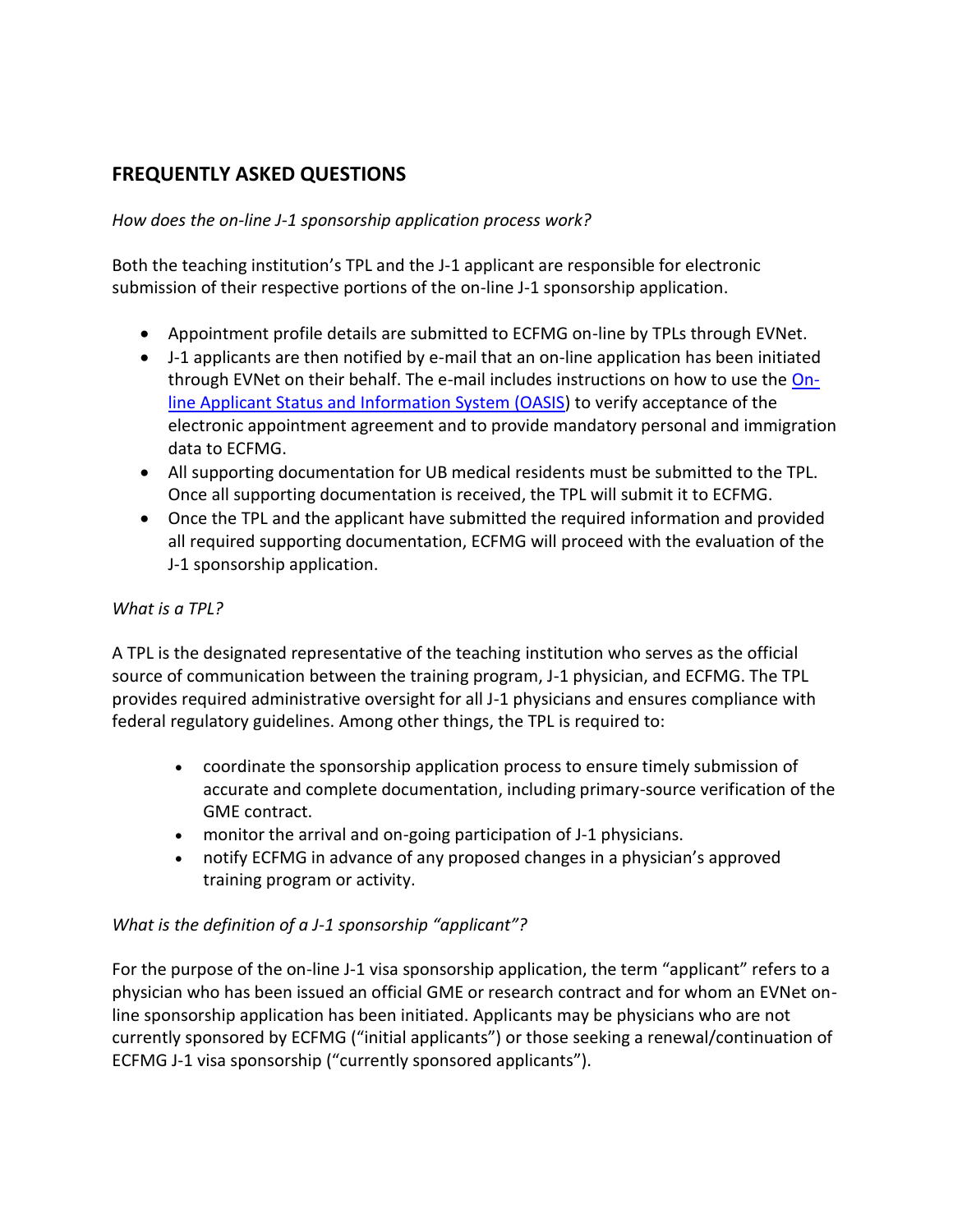### *How does an "initial applicant" for J-1 sponsorship submit an on-line application?*

A TPL must have the applicant's ECFMG/USMLE Identification Number to initiate an on-line application. Applicants who do not currently have a USMLE/ECFMG Identification Number must request one by following the process outlined below. The applicant must provide the TPL with the Identification Number once it is issued by ECFMG.

Once a contract has been issued, the following steps must occur in the order they that are listed below:

- 1. TPL submits an on-line appointment profile through EVNet.
- 2. Applicant accepts the on-line appointment profile and completes the electronic application through OASIS.
- 3. Applicant pays the \$250 administrative/application fee through OASIS.
- 4. Applicant provides all requested supporting documentation to TPL. Supporting documentation should be submitted to TPL as soon as possible.
- 5. Required supporting documentation is submitted to ECFMG by the TPL. Supporting documentation submitted to ECFMG prior to completion of steps 1-3 cannot be tracked and may delay application review.
- 6. ECFMG reviews application.
- 7. If the application is approved, ECFMG sends DS-2019 to TPL.

Applicants will be unable to take any action in their part of the application process until they receive the e-mail notifying them that an on-line application has been initiated through EVNet.

*What if an applicant does not have a USMLE/ECFMG Identification Number at the time a Training Program Liaison (TPL) initiates a sponsorship application in EVNet?*

Applicants are required to use OASIS as part of the on-line application process. A valid USMLE/ECFMG Identification Number is required to create an OASIS account. Applicants who do not have a USMLE/ECFMG Identification Number must contact ECFMG to request one before a TPL can initiate a sponsorship application through EVNet. To do so, the applicant must contact [evsp-support@ecfmg.org](mailto:evsp-support@ecfmg.org) with the information listed below. TPLs are not permitted to request a USMLE/ECFMG Identification Number on behalf of an applicant.

Information required to request a USMLE/ECFMG Identification Number:

- Full Name of applicant physician
- $\bullet$  Date of birth (mm/dd/yr)
- $\bullet$  F-mail address
- Name and country of medical school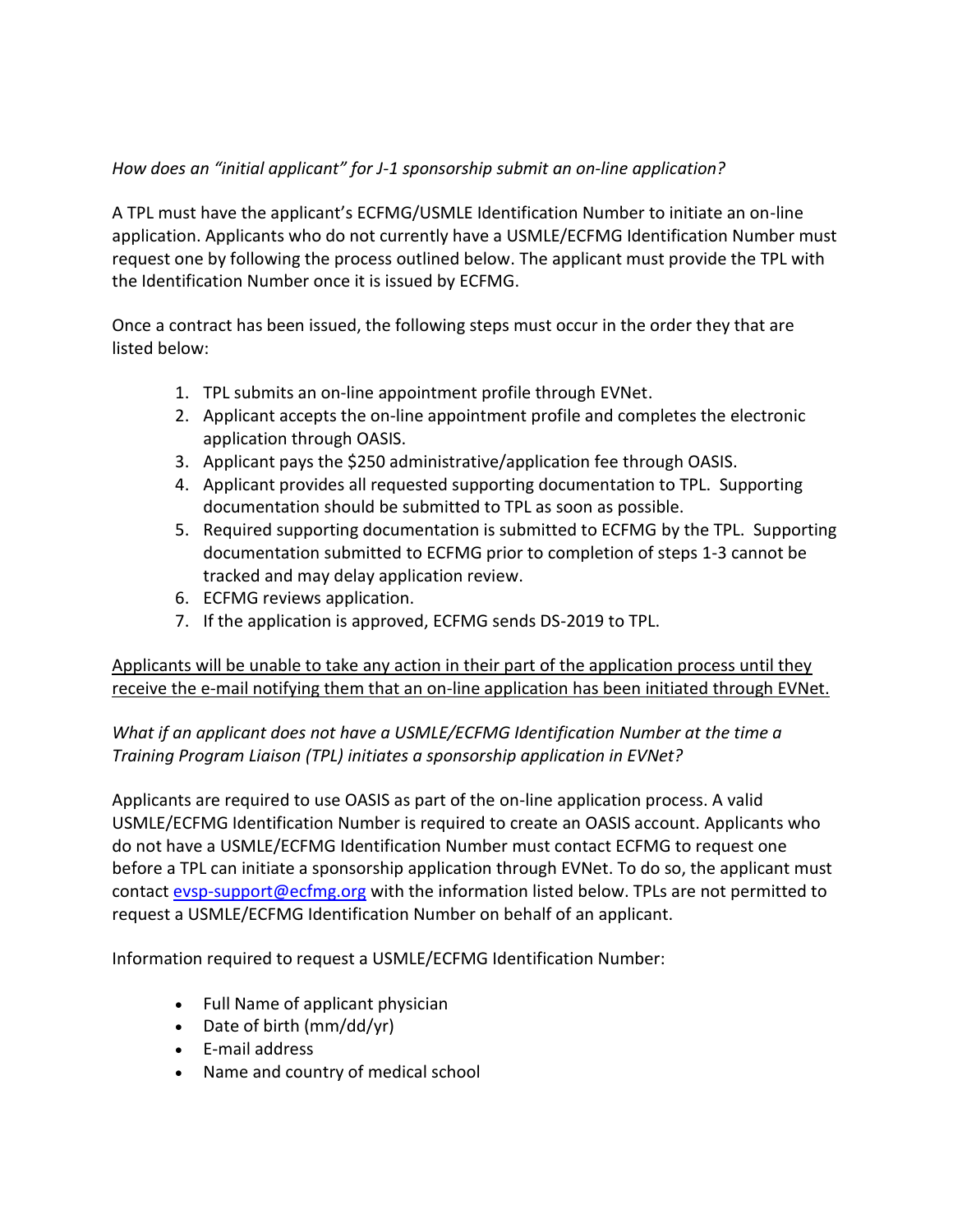The need to request a USMLE/ECFMG Identification Number most commonly occurs when a graduate of an LCME-accredited U.S. or Canadian medical school program or a researcher seeks sponsorship for the first time. Once a USMLE/ECFMG Identification Number has been assigned, the applicant is notified via e-mail with instructions on how to create an OASIS account.

*How does a J-1 "currently sponsored applicant" submit an on-line application to request continuation of sponsorship?*

Once a contract has been issued, the following steps must occur in the order they that are listed below:

- 1. TPL submits an on-line appointment profile through EVNet.
- 2. Applicant accepts the on-line appointment profile and completes the electronic application through OASIS.
- 3. Applicant pays the \$250 administrative/application fee through OASIS.
- 4. Applicant provides all requested supporting documentation to TPL. Supporting documentation should be submitted to TPL as soon as possible.
- 5. Required supporting documentation is submitted to ECFMG by the TPL. Supporting documentation submitted to ECFMG prior to completion of steps 1-3 cannot be tracked and may delay application review.
- 6. ECFMG reviews application.
- 7. If the application is approved, ECFMG sends DS-2019 to TPL.

Applicants will be unable to take any action in their part of the application process until they receive the e-mail notifying them that an on-line application has been initiated through EVNet.

## **OASIS**

*What is the On-line Applicant Status and Information System (OASIS)?*

OASIS is ECFMG's web-based information service used by ECFMG applicants and ECFMGcertified physicians. Applicants for J-1 sponsorship can use OASIS to view and accept a sponsorship appointment profile; complete J-1 visa sponsorship applications; and submit payments to ECFMG.

### *What if an applicant does not have a USMLE/ECFMG Identification Number at the time a Training Program Liaison (TPL) initiates a sponsorship application in EVNet?*

Applicants are required to use OASIS as part of the on-line application process. A valid USMLE/ECFMG Identification Number is required to create an OASIS account. Applicants who do not have a USMLE/ECFMG Identification Number must contact ECFMG to request one before a TPL can initiate a sponsorship application through EVNet. To do so, the applicant must contact [evsp-support@ecfmg.org](mailto:evsp-support@ecfmg.org) with the information listed below. TPLs are not permitted to request a USMLE/ECFMG Identification Number on behalf of an applicant.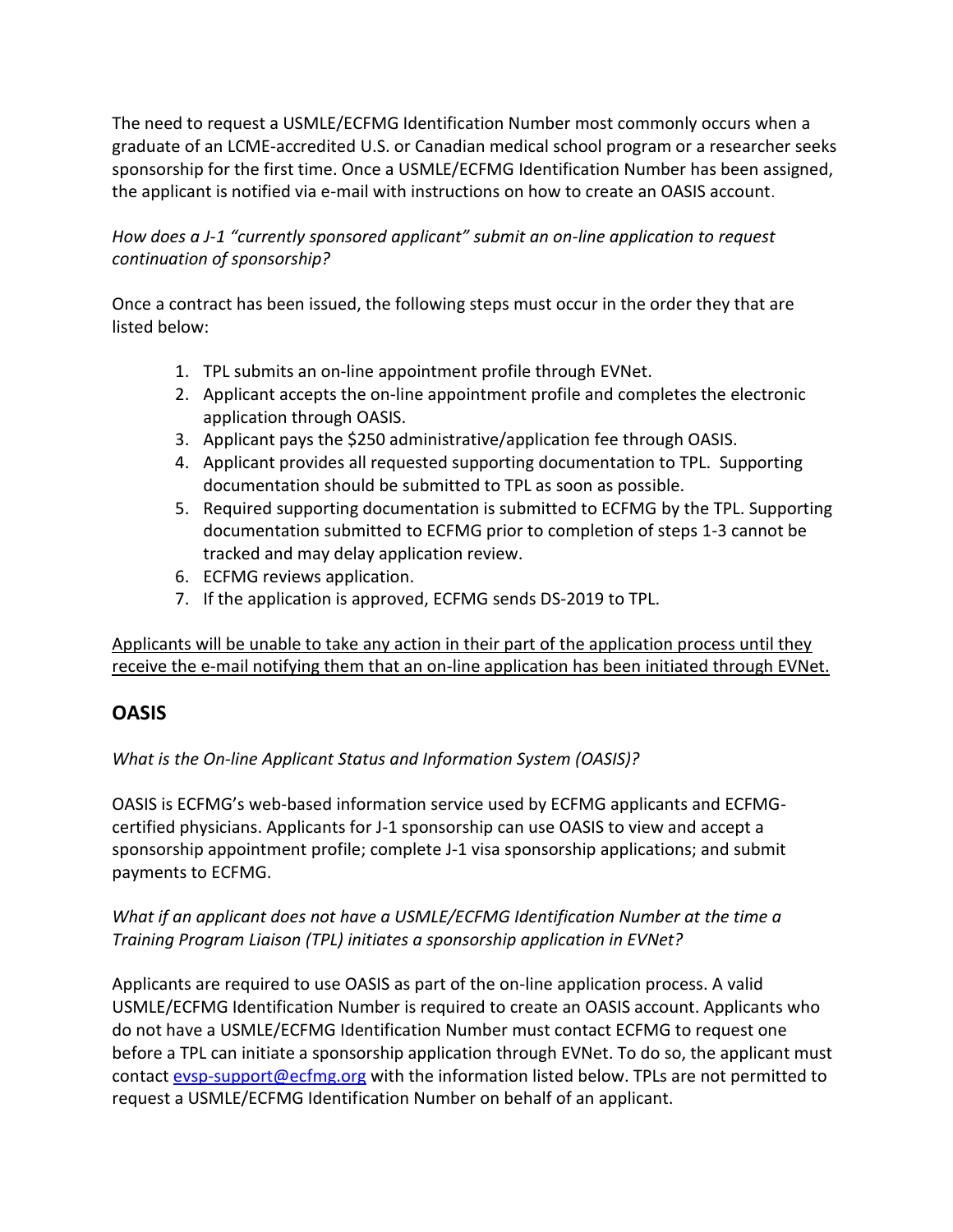Information required to request a USMLE/ECFMG Identification Number is:

- Full Name of applicant physician
- $\bullet$  Date of birth (mm/dd/yr)
- E-mail address
- Name and country of medical school

The need to request a USMLE/ECFMG Identification Number most commonly occurs when a graduate of an LCME-accredited U.S. or Canadian medical school program or a researcher seeks sponsorship for the first time. Once a USMLE/ECFMG Identification Number has been assigned, the applicant is notified via e-mail with instructions on how to create an OASIS account.

## **Supporting Documentation**

*Can supporting documentation be submitted to ECFMG prior to creation of appointment details in EVNet and acceptance of the on-line appointment profile by an applicant through OASIS?*

No. The application process requires completion of the following steps in the order that they are listed below.

- 1. TPL submits an on-line appointment profile through EVNet.
- 2. Applicant accepts the on-line appointment profile and completes the electronic application through OASIS.
- 3. Applicant pays the \$250 administrative/application fee through OASIS.
- 4. Required supporting documentation is submitted to ECFMG in coordination with the TPL. Supporting documentation submitted prior to completion of steps 1-3 cannot be tracked and may delay application review.

*Can supporting documentation be submitted to the TPL prior to creation of appointment details in EVNet and acceptance of the on-line appointment profile by an applicant through OASIS?*

Yes. Supporting documentation should be submitted to the TPL as soon as possible in order to avoid delays in processing the request for sponsorship. Although the application checklist is not received until the applicant completes acceptance of the appointment profile through OASIS, standard documentation including the contract or letter of offer, copies of visas, passports and I-94's, fellowship descriptions, etc. may be provided to the TPL as soon as available in the application process.

#### *What supporting documentation is required with a sponsorship application?*

Application requirements vary according to program type. Therefore, applicants must carefully review the application checklist provided through OASIS at the time of acceptance of the appointment profile.